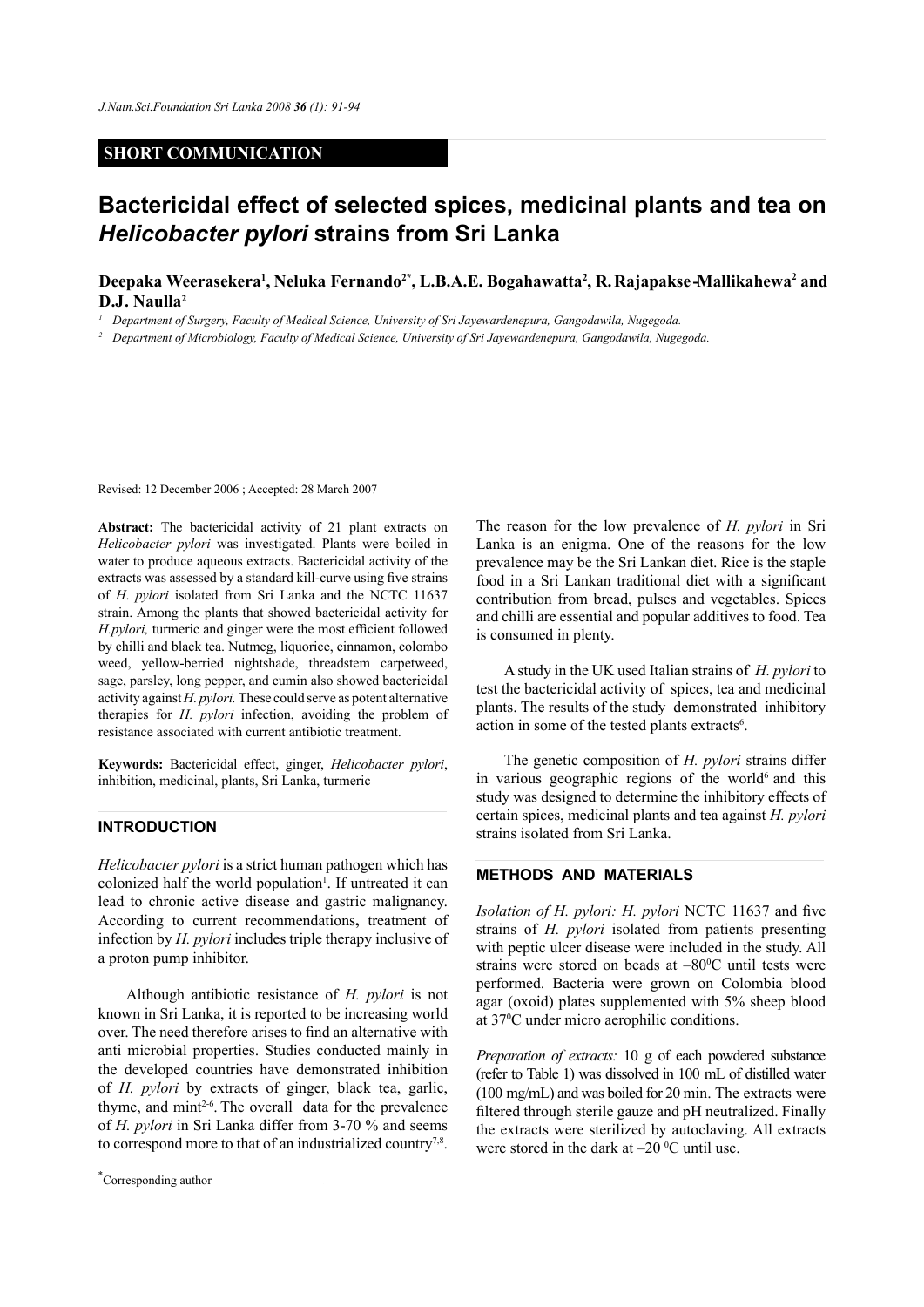*Viable colony count:* Bactericidal activities of the extracts were determined by viable colony counts. One hundred micro liters ( $\mu$  L) of bacterial suspension (5x10<sup>8</sup>) from the NCTC strain and the five isolates were added to 900  $\mu$  L of each of the test extracts and incubated for 60 min in gas jars under microaerophilic conditions. The control consisted of *H. pylori* incubated with sterile normal saline. At the end of 60 min,  $100 \mu L$  of this  $1/10$  dilution was inoculated on to Colombia agar plates and incubated for 3 d under microaerophilic conditions. The colony count was determined for each of the extracts (colony forming units per milliliter, cfu/mL). Plant extracts that inhibited growth of *H. pylori* (i.e. no colonies grew) were further tested. As described above, 1 in 10 dilutions were prepared for all plant extracts and incubated for varying time intervals e.g. 0,15,30, and 60 min. 100  $\mu$  L of this 1/10 dilution was then inoculated on to Colombia blood agar (oxoid) plates and incubated for 3 d under microaerophilic conditions. All experiments were performed three times. The effectiveness of the extracts in killing *H. pylori* was expressed as inhibition of colony growth.

Table 1: Plants used in the study

#### **Results**

Of the 21 plant extracts tested for bactericidal activity against *H. pylori,* 7 (fenugreek, coriander, bengal quince, nightshade, garlic, black pepper, fennel) did not show inhibition after 60 minutes of incubation under microaerophilic condition (Table 1).

Turmeric and ginger were the most efficient, with an ability to kill all 6 strains within 15 minutes. Chilli & black tea were able to kill all 6 strains within 60 minutes. Incomplete bactericidal activity were observed for 10 extracts (Table 2)

## **DISCUSSION**

In this study we have demonstrated the bactericidal properties of 21 plant extracts against *H. pylori.* The extracts were obtained simply by boiling selected parts of plants in water. The current treatment for *H. pylori*  infection with combination of antibiotics, is expensive and associated with adverse side effects. Further, the development of resistance in *H. pylori* to antibiotics is also a problem.

| Common                       | Common        | Scientific name           | Part of plant used | source    | Used (in food/beverage/ |
|------------------------------|---------------|---------------------------|--------------------|-----------|-------------------------|
| English name                 | Sinhala name  |                           |                    |           | medicine                |
| Bengal quince                | Belli         | Aegle marmelos            | Fruit              | <b>SL</b> | in food and medicine    |
| Black pepper                 | Gammiris      | Piper nigrum              | Seed               | <b>SL</b> | in food and medicine    |
| Black tea                    | Thē           | Camellia sinensis         | Leaves & shoot     | <b>SL</b> | in beverage             |
| Chilli                       | Miris         | Capsicum anunum           | Fruit              | <b>SL</b> | in food and medicine    |
| Cinnamon                     | Curundu       | Cinnamomum verum          | <b>Bark</b>        | <b>SL</b> | in food and medicine    |
| Calumba root                 | Veni'val      | Coscinium fenestratum     | Climbing stem      | <b>SL</b> | in medicine             |
| Coriander                    | Kotta'malli   | Coriandrum sativum        | Fruit              | <b>SL</b> | in food and medicine    |
| Cumin                        | Suduru        | Cuminum cyminum           | Seed               | <b>SL</b> | in food and medicine    |
| Fennel                       | Ma'duru       | Foeniculum officinalis    | seed               | <b>SL</b> | in food and medicine    |
| Fenugreek                    | Ulu'hal       | Trigonella foenum-graecum | Seed               | <b>SL</b> | in food and medicine    |
| Garlic                       | Sudu'lunu     | Allium sativum            | Bulb               | <b>SL</b> | in food and medicine    |
| Ginger                       | $E'$ guru     | Zingiber officinale       | Rhizome            | <b>SL</b> | in food and medicine    |
| Liquorice                    | Val'mee       | Glycyrrhiza glabra        | Stem               | <b>SL</b> | in medicine             |
| Long pepper                  | Thipili       | Piper Longum              | Seed               | <b>SL</b> | in medicine             |
| Nightshade                   | Ela'hattu     | Solanum surattense        | Fruit & root       | <b>SL</b> | in medicine             |
| Nutmeg                       | Sadikka       | Myristica fragans         | Kernel             | SL        | in food and medicine    |
| Parsley                      | Parsley       | Petroselinum crispum      | Leaves             | <b>SL</b> | in food and medicine    |
| Sage                         | Minchi        | Salvia officinalis        | Leaves             | <b>SL</b> | in food and medicine    |
| Threadstem<br>carpetweed     | Pathpardagam  | Mollugo cerviana          | Seed               | <b>SL</b> | in medicine             |
| Turmeric                     | Kaha          | Curcuma longa             | Rhizome            | <b>SL</b> | in food and medicine    |
| Yellow-berried<br>nightshade | Katu'val'batu | Solanum xanthocarpum      | Whole Plant        | <b>SL</b> | in medicine             |

*March 2008 Journal of the National Science Foundation of Sri Lanka 36 (1)*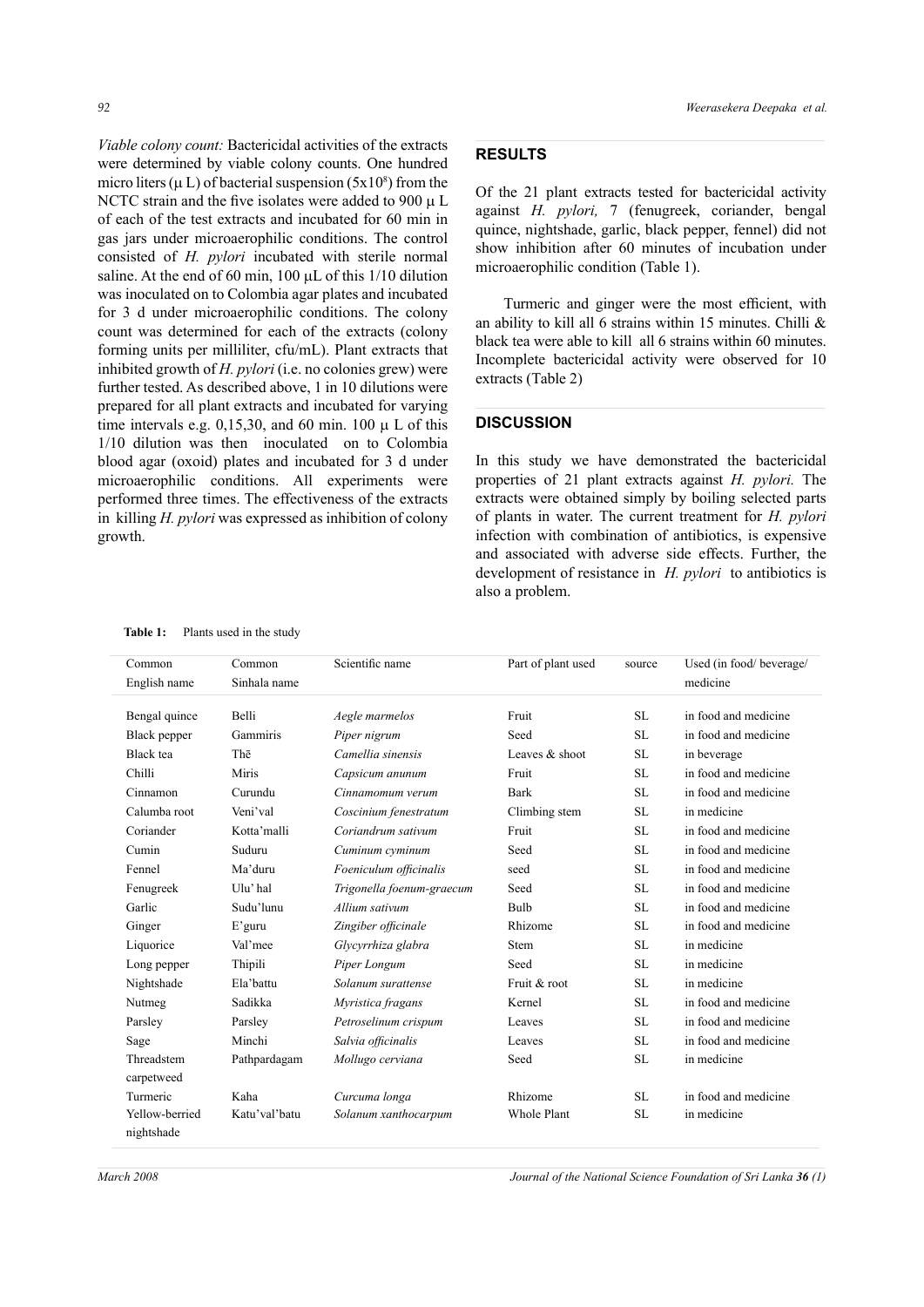**Table 2:** The bactericidal activity of 21 extracts to *H. pylori*

| Common                    | Common<br>Sinhala name |               | 100% inhibition |    | Incomplete inhibition | No activity |
|---------------------------|------------------------|---------------|-----------------|----|-----------------------|-------------|
| English name              |                        | Time duration |                 |    | (Small colonies or    |             |
|                           |                        | 15            | 30              | 60 | some growth)          |             |
| Bengal quince             | Belli                  |               |                 |    |                       |             |
| Black pepper              | Gammiris               |               |                 |    |                       |             |
| Black tea                 | Thē                    |               |                 | V  |                       |             |
| Chili                     | Miris                  |               |                 | V  |                       |             |
| Cinnamon                  | Curundu                |               |                 |    |                       |             |
| Columba root              | Veni'val               |               |                 |    |                       |             |
| Coriander                 | Kotta'malli            |               |                 |    |                       | V           |
| Cumin                     | Suduru                 |               |                 |    | $\sqrt{}$             |             |
| Fennel                    | Ma'duru                |               |                 |    |                       |             |
| Fenugreek                 | Ulu' hal               |               |                 |    |                       |             |
| Garlic                    | Sudu'lunu              |               |                 |    |                       |             |
| Ginger                    | E'guru                 | $\sqrt{}$     |                 |    |                       |             |
| Liquorice                 | Val'mee                |               |                 |    |                       |             |
| Long pepper               | Thipili                |               |                 |    |                       |             |
| Nightshade                | Ela'battu              |               |                 |    |                       | V           |
| Nutmeg                    | Sadikka                |               |                 |    |                       |             |
| Parsley                   | Parsley                |               |                 |    |                       |             |
| Sage                      | Minchi                 |               |                 |    |                       |             |
| Threadstem carpetweed     | Pathpardagam           |               |                 |    |                       |             |
| Turmeric                  | Kaha                   | √             |                 |    |                       |             |
| Yellow-berried nightshade | Katu'val'batu          |               |                 |    | V                     |             |

Seven plant extracts did not kill *H. pylori* after 60 minutes of incubation (black pepper, garlic, bengal quince, night shade, coriander, fenugreek and fennel) Several studies have shown that garlic does kill *H. pylori in vitro* and *in vivo*<sup>9,10</sup>. The observation in the current study may be due to the method of extraction. Boiling has been shown to reduce the inhibitory activity against *H. pylori<sup>4,6,12</sup>*. Fenugreek sprouts have been shown to have high antimicrobial activity against *H. pylori*<sup>11</sup>. In this study, fenugreek appeared inactive where the seeds were tested rather than sprouts, which may account for the difference in results, as compared to the European study $6$ . In this study, only one Sri Lankan strain showed complete inhibition with cumin extract within one hour. However, in a study done in U.K., cumin extract was able to kill all strains within 30 minutes<sup>6</sup>. This difference is interesting and should be studied further.

In this study, black tea and chilli extracts killed all the strains within one hour, but in the U.K. study $6$  no bactericidal activity against *H. pylori* was seen with black tea. The difference in these results may be due to different genotypes available in different geographic regions of the world. Green tea catechins have previously

been reported to have antibacterial effect against *H. pylori* which was confirmed in Mongolian gerbils<sup>3</sup>.

The plant extracts of nutmeg, cinnamon, columbo weed, yellow-berried nightshade, liquorice, long pepper, threadstem carpetweed, sage, parsley & cumin showed bactericidal activity against *H. pylori* but did not achieve complete inhibition within 60 minute.

As in the U.K. study  $6$  we observed a reduced colony size with some spices such as sage, cinnamon, nutmeg, yellow-berried nightshade and threadstem carpetweed.

Extracts of turmeric and ginger were the most efficient and killed *H. pylori*. These results have been also shown by a previous study done in the  $UK<sup>6</sup>$ . However, it is the first time that anti *H. pylori* properties of spices have been demonstrated against strains isolated from Sri Lanka. These plant extracts can be used in combination with antibiotics, possibly increasing the success of eradication, as has been shown *in vitro* for cranberry juice<sup>12</sup>. Plants contain multiple organic components including phenols, quinines, terpenoids, flavones and tannins which are known to have bactericidal effects<sup>6,13</sup>. These substances

*Journal of the National Science Foundation of Sri Lanka* **36** (1) March 2008